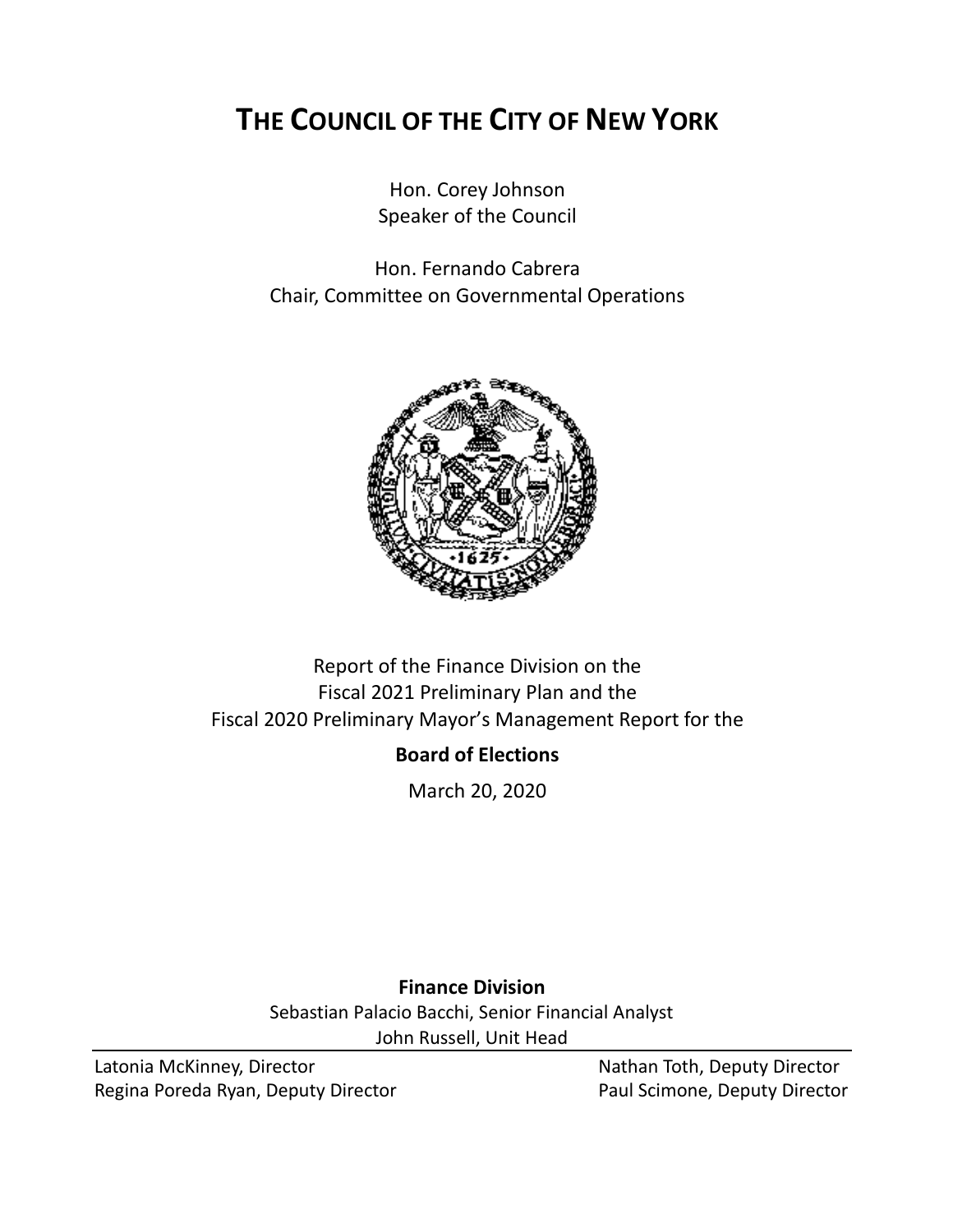# **Table of Contents**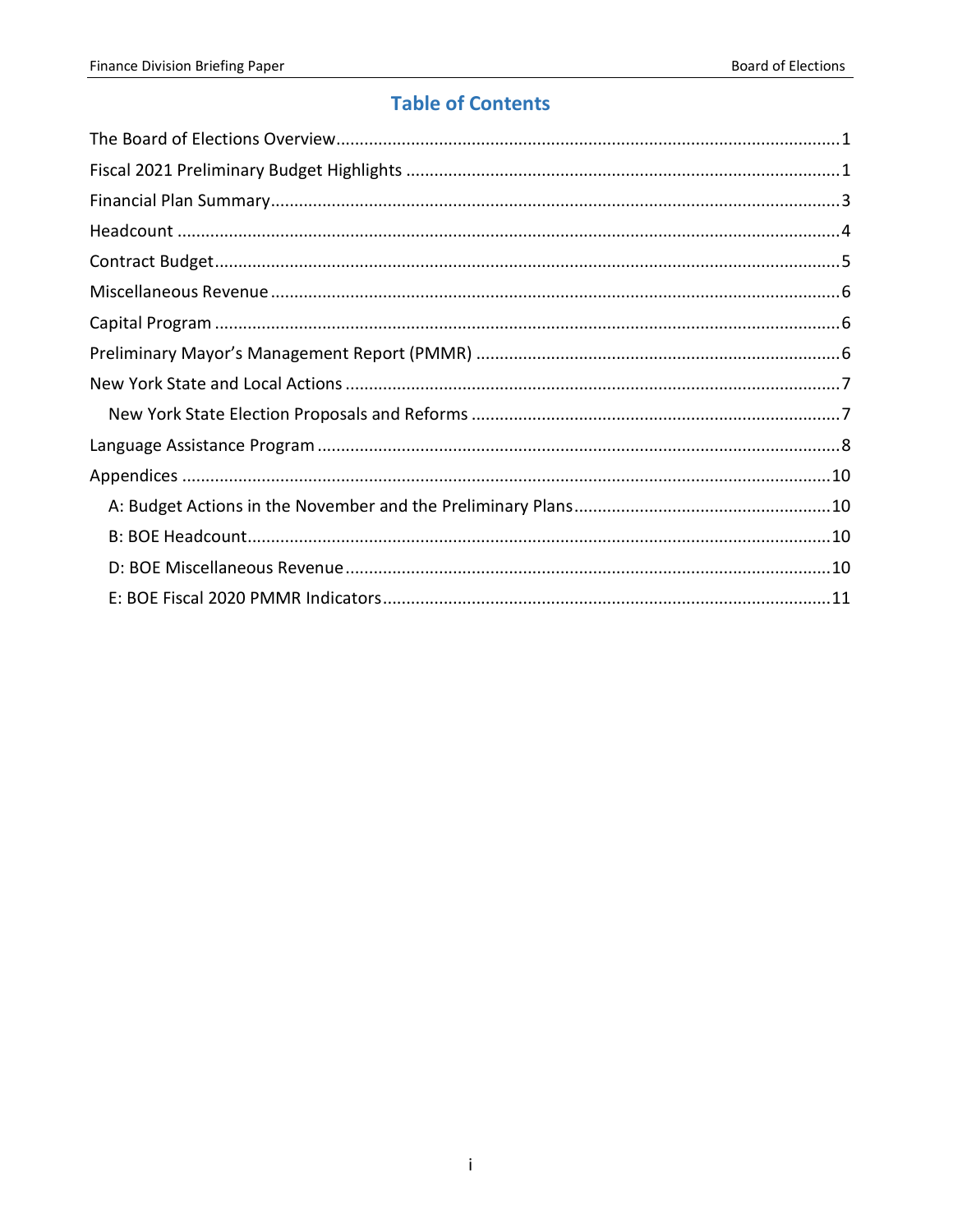# <span id="page-2-0"></span>**The Board of Elections Overview**

The Board of Elections (BOE) conducts, as specified by State law, all elections within the City of New York. The BOE is an administrative body of ten Commissioners, two from each borough upon recommendation by both political parties and then appointed by the City Council for a term of four years. The Board has a central office and five borough offices.

#### **BOE's activities include:**

*Figure 1*

- Administering all elections within the City of New York;
- Receiving and examining candidates' petitions;
- Registering voters either by mail or on specified registration days;
- Keeping current the City's voter registration lists; and
- Holding and keeping minutes of all of the Commissioners' meetings.

# <span id="page-2-1"></span>**Fiscal 2021 Preliminary Budget Highlights**

The Board of Election's Fiscal 2021 Preliminary Budget totals \$130.9 million, including \$65.2 million in Personal Services (PS) funding to support 517 full-time positions. The entirety of BOE's budget is financed by City tax-levy funding. The Board's budget is subdivided into two Units of Appropriation (U/As), which include Personal Services and Other than Personal Services (OTPS).[1](#page-2-2)



### **BOE Budget Overview: PS vs. OTPS**

In the Preliminary Plan, funding for Fiscal 2021 is substantially lower than its Fiscal 2020 budget, as significant additional funding is expected to be added to the Board's budget in the Fiscal 2021 Executive and Adopted Plans, primarily pertaining to funds dedicated to Early Voting, after the Board further identifies its budgetary needs.

<span id="page-2-2"></span><sup>&</sup>lt;sup>1</sup> Units of Appropriation are the subdivisions of the City Expense Budget that the City Council votes upon.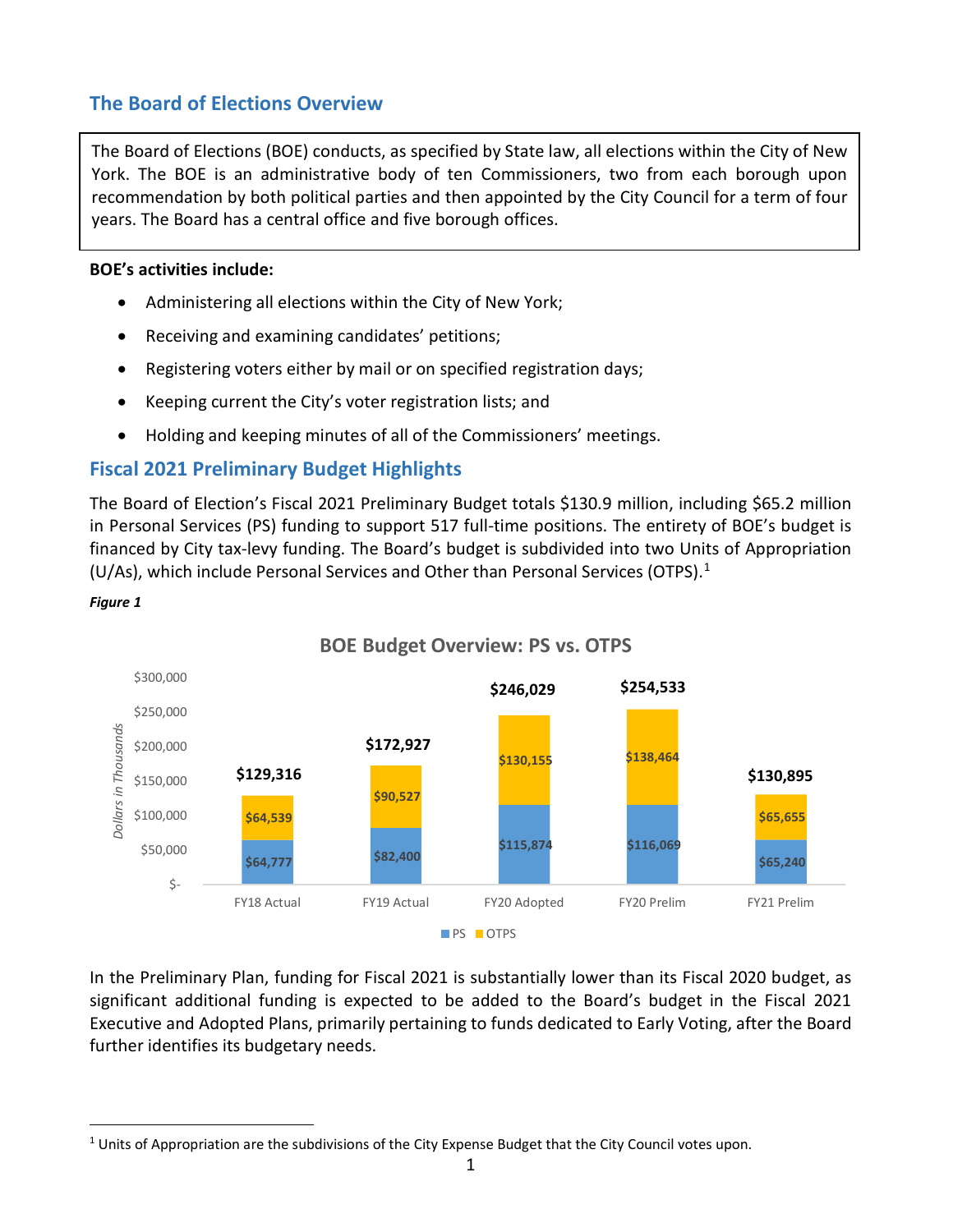#### **Highlights of BOE's Fiscal 2021 Preliminary Budget**

- **No New Needs.** Since Adoption of the Fiscal 2020 Budget, no new needs have been added to the Board's budget.
- **Other Adjustments.** Since Adoption of the Fiscal 2020 Budget, the Board has realized an increase of \$8.5 million in State funding to its Fiscal 2020 Budget as grants/reimbursements for costs related to the implementation of Early Voting.
- **Miscellaneous Revenue.** The Financial Plan projects that the Board of Elections will generate miscellaneous revenue totaling \$116,000 in Fiscal 2021, including \$60,000 from the sales of maps and voter lists.
- **Contract Budget.** The Board of Election's Fiscal 2021 Contract Budget totals \$29.4 million for 37 contracts, which accounts for 44.7 percent of the Board's OTPS Budget.
- **Preliminary Mayor's Management Report (PMMR) Highlights.** Notable performance metrics reported by the Board of Elections in the Fiscal 2020 PMMR are outlined below
	- $\checkmark$  Poll worker attendance on Election Day totaled 91.8 percent in Fiscal 2019, an increase of four percent since Fiscal 2018, which falls within this indicator's historic range.
	- $\checkmark$  Voter complaints regarding poll workers totaled 708 in Fiscal 2019, an increase of 248 complaints since Fiscal 2018.
	- $\checkmark$  The number of BOE interpreters deployed on Election Day for Fiscal 2019 totaled 2,128, an increase of 76 interpreters deployed since Fiscal 2018, with the majority being allocated in Brooklyn.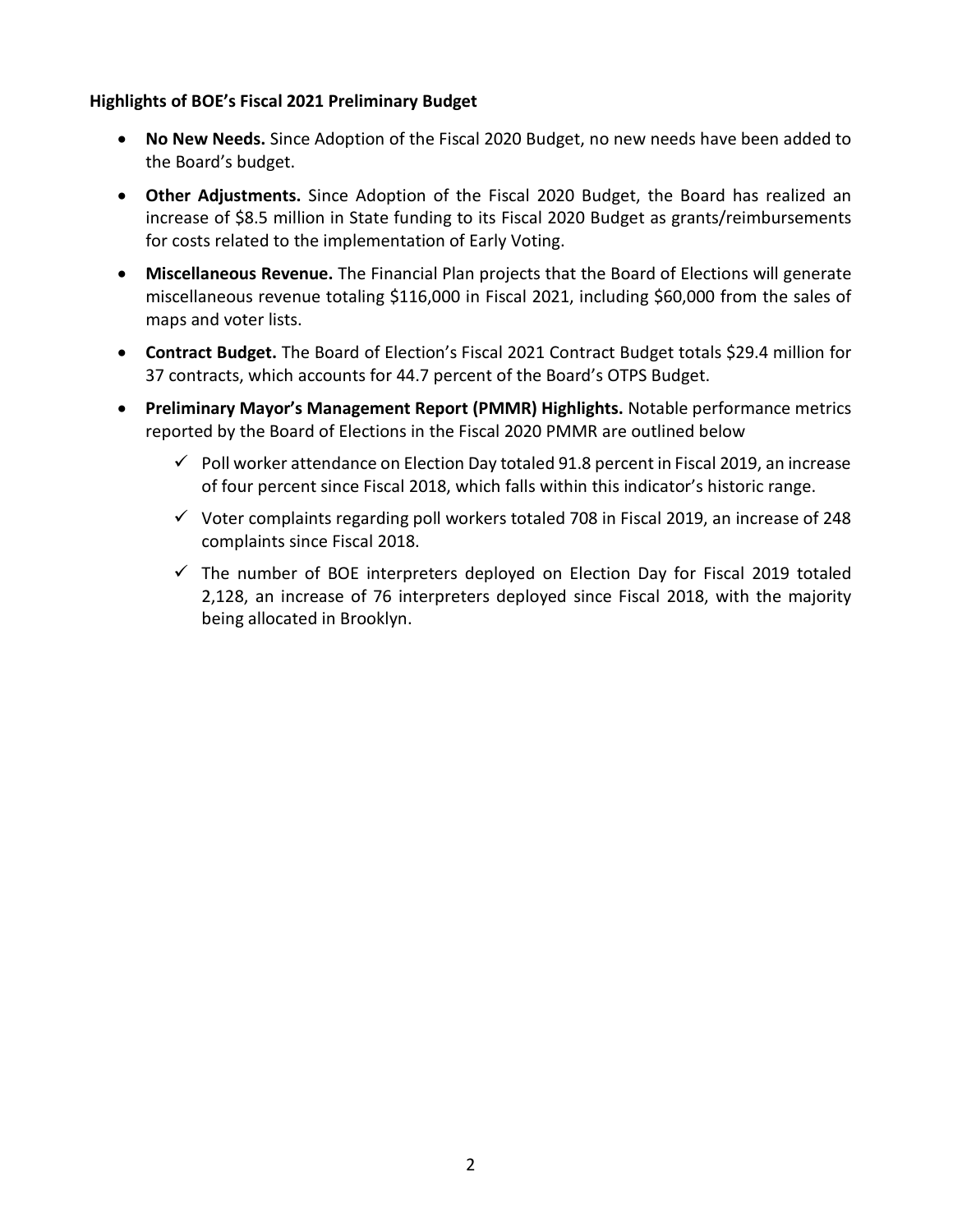# <span id="page-4-0"></span>**Financial Plan Summary**

#### *Table 1*

| <b>BOE Financial Summary</b>          |             |             |             |                         |             |               |
|---------------------------------------|-------------|-------------|-------------|-------------------------|-------------|---------------|
|                                       | <b>FY18</b> | <b>FY19</b> | <b>FY20</b> | <b>Preliminary Plan</b> |             | *Difference   |
| <b>Dollars in Thousands</b>           | Actual      | Actual      | Adopted     | <b>FY20</b>             | <b>FY21</b> | 2020-2021     |
| <b>Personal Services</b>              |             |             |             |                         |             |               |
| <b>Additional Gross Pay</b>           | \$470       | \$564       | \$89        | \$89                    | \$89        | \$0           |
| <b>Full-Time Salaried</b>             | 28,020      | 29,999      | 32,331      | 32,326                  | 30,155      | (2, 176)      |
| Unsalaried & Other Salaried           | 28,844      | 40,059      | 70,193      | 70,193                  | 25,498      | (44, 695)     |
| Overtime - Civilian                   | 7,229       | 11,540      | 12,091      | 12,091                  | 8,328       | 3,763)        |
| P.S. Other                            | 214         | 238         | 1,170       | 1,370                   | 1,170       | 0             |
| <b>SUBTOTAL</b>                       | \$64,777    | \$82,400    | \$115,874   | \$116,069               | \$65,240    | $($ \$50,634) |
| <b>Other Than Personal Services</b>   |             |             |             |                         |             |               |
| <b>Contractual Services</b>           | \$30,372    | \$50,278    | \$80,540    | \$53,819                | \$29,357    | (51, 183)     |
| Fixed & Misc. Charges                 | 55          | 33          | 0           | 3                       | 0           | 0             |
| Other Services & Charges              | 29,089      | 31,613      | 33,839      | 38,863                  | 28,289      | (5, 550)      |
| Property & Equipment                  | 2,123       | 3,787       | 7,576       | 37,369                  | 4,009       | (3, 567)      |
| Supplies & Materials                  | 2,900       | 4,816       | 8,200       | 8,410                   | 4,000       | (4, 200)      |
| <b>SUBTOTAL</b>                       | \$64,539    | \$90,527    | \$130,155   | \$138,464               | \$65,655    | (\$64,500)    |
| <b>TOTAL</b>                          | \$129,316   | \$172,927   | \$246,029   | \$254,533               | \$130,895   | ( \$115, 134) |
| <b>Funding</b>                        |             |             |             |                         |             |               |
| City Funds                            |             |             | \$246,029   | \$246,029               | \$130,895   | (115, 134)    |
| <b>State Funds</b>                    |             |             | \$0         | \$8,504                 | \$0         | \$0           |
| <b>TOTAL</b>                          | \$129,316   | \$172,927   | \$246,029   | \$254,533               | \$130,895   | ( \$115, 134) |
| <b>Budgeted Headcount</b>             |             |             |             |                         |             |               |
| <b>Full-Time Positions - Civilian</b> | 537         | 544         | 517         | 517                     | 517         | 0             |

*\*The difference of Fiscal 2020 Adopted Budget compared to Fiscal 2021 Preliminary Budget*

The Board of Election's Fiscal 2021 Preliminary Budget totals \$130.9 million, including \$65.2 million in PS funding to support 517 full-time positions. The Board's Fiscal 2021 Preliminary Budget is \$115.1 million less than its Fiscal 2020 Adopted Budget of \$246 million. This decrease is primarily attributed to the fact that \$75 million for Early Voting, included in the Fiscal 2020 Budget, has yet to be included in the Board's Fiscal 2021 Budget. It is expected that funding associated with Early Voting would be included in the Fiscal 2021 Executive Plan. The Fiscal 2021 Preliminary Budget does not include funding for financial actions that were included in the Fiscal 2020 Executive Budget, such as \$21 million for the purchase of electronic poll books. It is unlikely that this funding will be added to the Board's Fiscal 2021 Preliminary Budget, since electronic poll books have a ten-year lifespan and will not need to be replaced in the near future. Lastly, the Board's Fiscal 2020 Preliminary Plan includes an increase in State funding, totaling \$8.5 million. This funding is State reimbursements for costs incurred by the City Board of Elections during Early Voting, including a \$5 million reimbursement for equipment purchased (e.g. electronic poll books) and the remaining amount to cover for additional technological enhancements the City Board of Elections had to undertake in preparation for the implementation of Early Voting. These enhancements include additional Wi-Fi hotspots and electrical upgrades, among other enhancements. For additional information regarding budgetary actions that have occurred since the Fiscal 2020 Adopted Budget, please refer to Appendix A.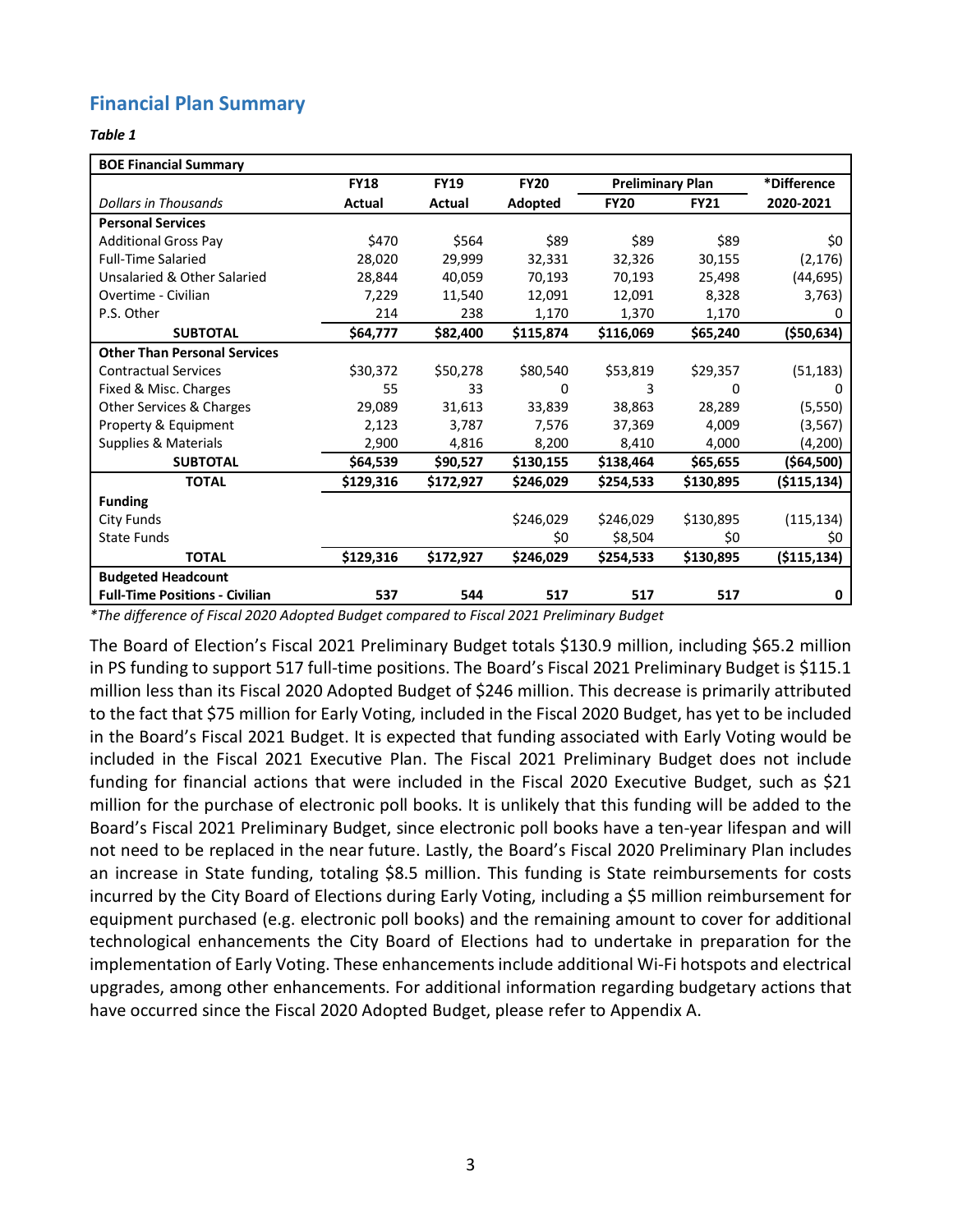#### **Actual Expenditures**





Since Fiscal 2013, the Board of Election's annual actual expenditures have averaged \$124.4 million, peaking at \$172.9 million in Fiscal 2019. The Board's expenditures are expected to increase significantly in the coming fiscal years, primarily due to the implementation of Early Voting. BOE's Fiscal 2021 Budget is expected to increase in the Executive and Adopted Plans as additional BOE needs are identified and included in the budget.

#### <span id="page-5-0"></span>**Headcount**





Full-Time Full-Time Equivalents

In the Fiscal 2021 Preliminary Plan, the Board of Election's Fiscal 2021 PS Budget includes \$65.2 million to support 517 full-time positions and 562 full-time equivalent positions. As of December 2019, the Board actually employs 665 full-time positions and 172 full-time equivalent positions. While the Board has a full-time equivalent vacancy rate of approximately 69 percent, its full-time headcount is 148 positions over budgeted headcount. The number of actual full-time positions at BOE has risen over the past fiscal years, while actual full-time equivalent positions have fallen. This represents a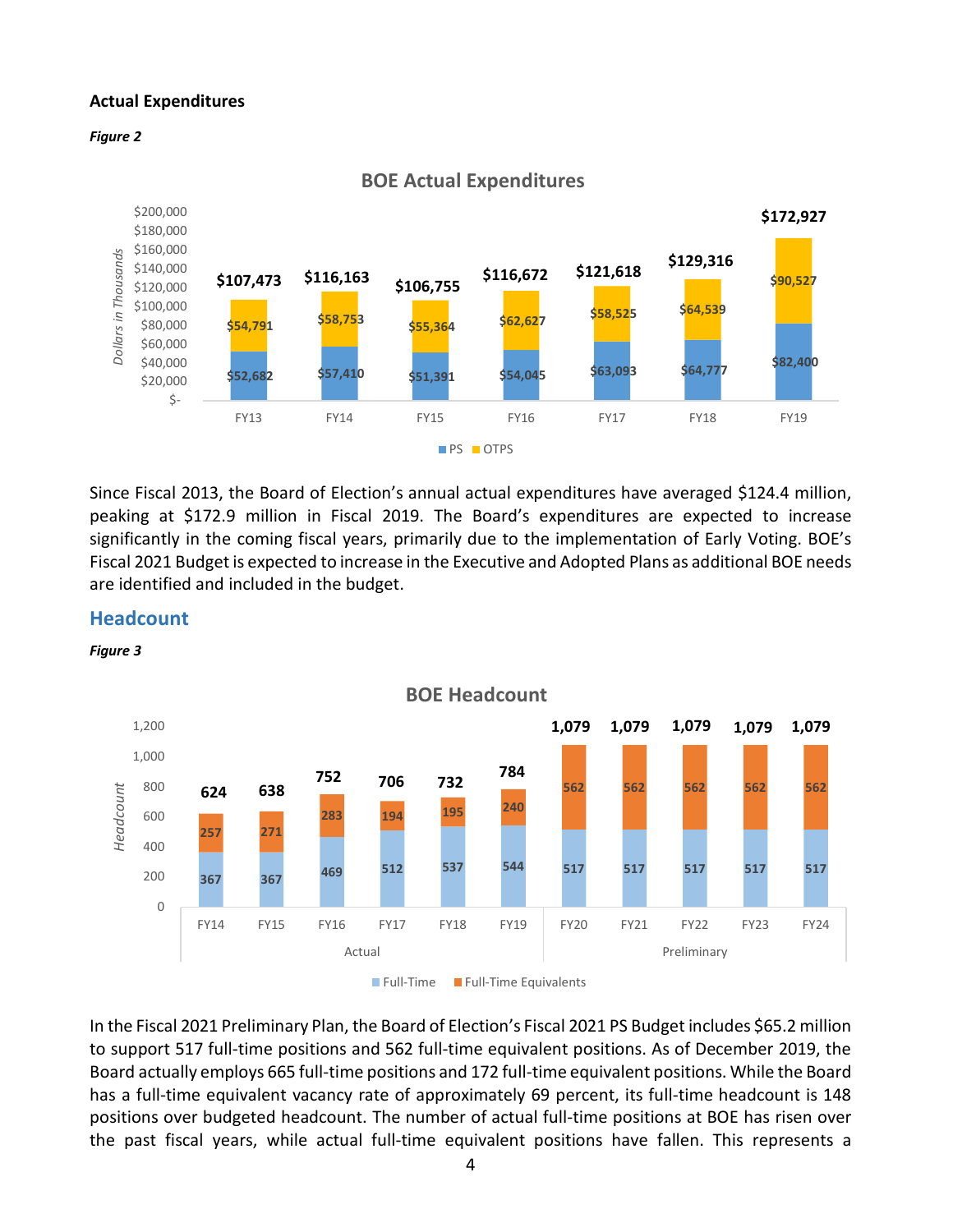conversion of part-time positions to full-time positions. Out of the total 1,079 budgeted positions for Fiscal 2020, the Board still has a net vacancy rate of 22.4 percent. It should be noted that these headcount figures do not include the poll workers that work poll sites on election days, which total over 30,000. For additional information regarding the Board of Election's headcount, please refer to Appendix B.

### <span id="page-6-0"></span>**Contract Budget**

The New York City Charter mandates the preparation of a Contract Budget to identify expenditures for contractual services, which are defined as any technical, consultant or personnel services provided to the City by means of a contract. The Contract Budget is a subset of the OTPS portion of the City's Expense Budget. The Administration prepares a Contract Budget twice each fiscal year. The Fiscal 2021 Preliminary Contract Budget totals \$16.9 billion for procurement expenditures across all agencies.



#### *Figure 4*

The Board of Election's Fiscal 2021 Contract Budget totals \$29.4 million for 37 contracts, accounting for 44.7 percent of the Department's OTPS budget. Printing Contracts comprise 62.1 percent of the Board's total Contract Budget for Fiscal 2021, representing the substantial outlays the Board spends on printing voter ballots, voter registration forms, and other documents essential to the voting process. The Board's Fiscal 2021 Preliminary Contract Budget is \$51.2 million less than its Fiscal 2020 Adopted Budget, primarily due to \$21 million that was included in the Department's Fiscal 2020 budget during the Fiscal 2020 Executive Budget that has not been included in the Board's Fiscal 2021 Preliminary Budget for the purchase of electronic poll books to be used for Early Voting. According to the BOE, given that the electronic poll books have a live span of approximately 10 years, it is unlikely to be included in the Board's Fiscal 2021 budget. However, it is likely that the Board's Fiscal 2021 Contract Budget will increase over the course of the fiscal year as new needs are identified and as it pays software contracts for the use of its electronic poll books. For additional information regarding the Board of Election's Contract Budget, please refer to Appendix C.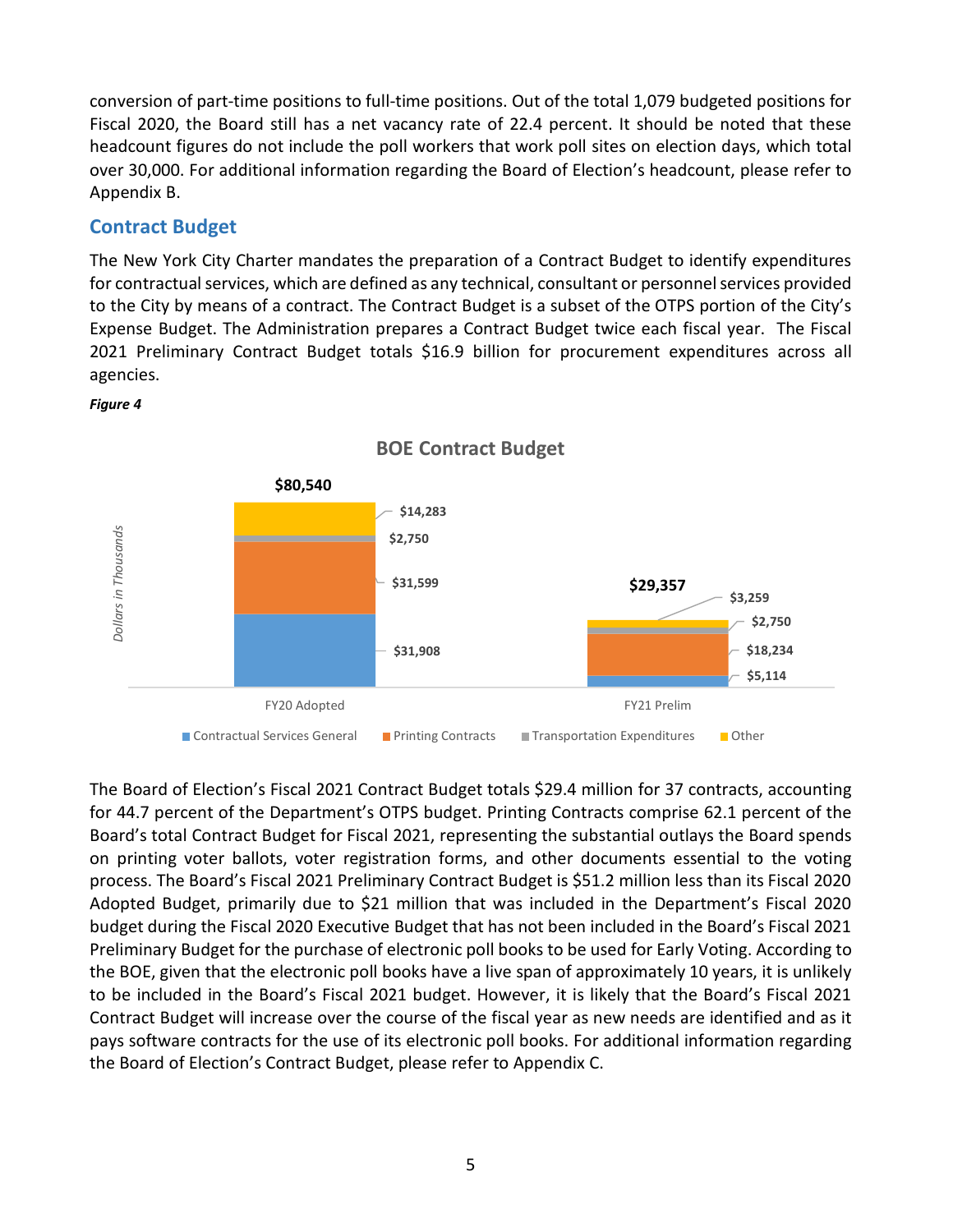### <span id="page-7-0"></span>**Miscellaneous Revenue**





The Board of Elections generates a small amount of miscellaneous revenue from the sale of maps and voter lists, performing voter contribution and expenditure searches, and printing photocopies of documents. In Fiscal 2019, \$55,000 was generated from the provision of these services. These services are expected to generate \$116,000 in both Fiscal 2020 and Fiscal 2021. For additional information regarding the Board of Election's miscellaneous revenue streams, please refer to Appendix D.

### <span id="page-7-1"></span>**Capital Program**

The Board of Election's Modernization Project is included in the Fiscal 2020 – 2024 Capital Commitment Plan, and is located in the Public Buildings Program Area, which is managed by the Department of Citywide Administrative Services (DCAS). The BOE Modernization Project includes \$9.8 million in unallocated capital appropriations between Fiscal 2021 – 2024 for unspecified BOE projects. In Fiscal 2020, \$898,000 is allocated for numerous modernization projects at BOE, including \$260,000 for the renovations of bathrooms at its main office at 345 Adams Street, and \$311,000 for the synchronization with the City's Financial Management System (FMS), phone bank upgrades, and funding for a generator connection.

# <span id="page-7-2"></span>**Preliminary Mayor's Management Report (PMMR)**

As an independent agency, the Board is not required to provide performance measurements for the PMMR. The data in the Fiscal 2020 PMMR is collected from the Board's annual report. Neither fourmonth actual data nor Fiscal 2020 and Fiscal 2021 targets are provided.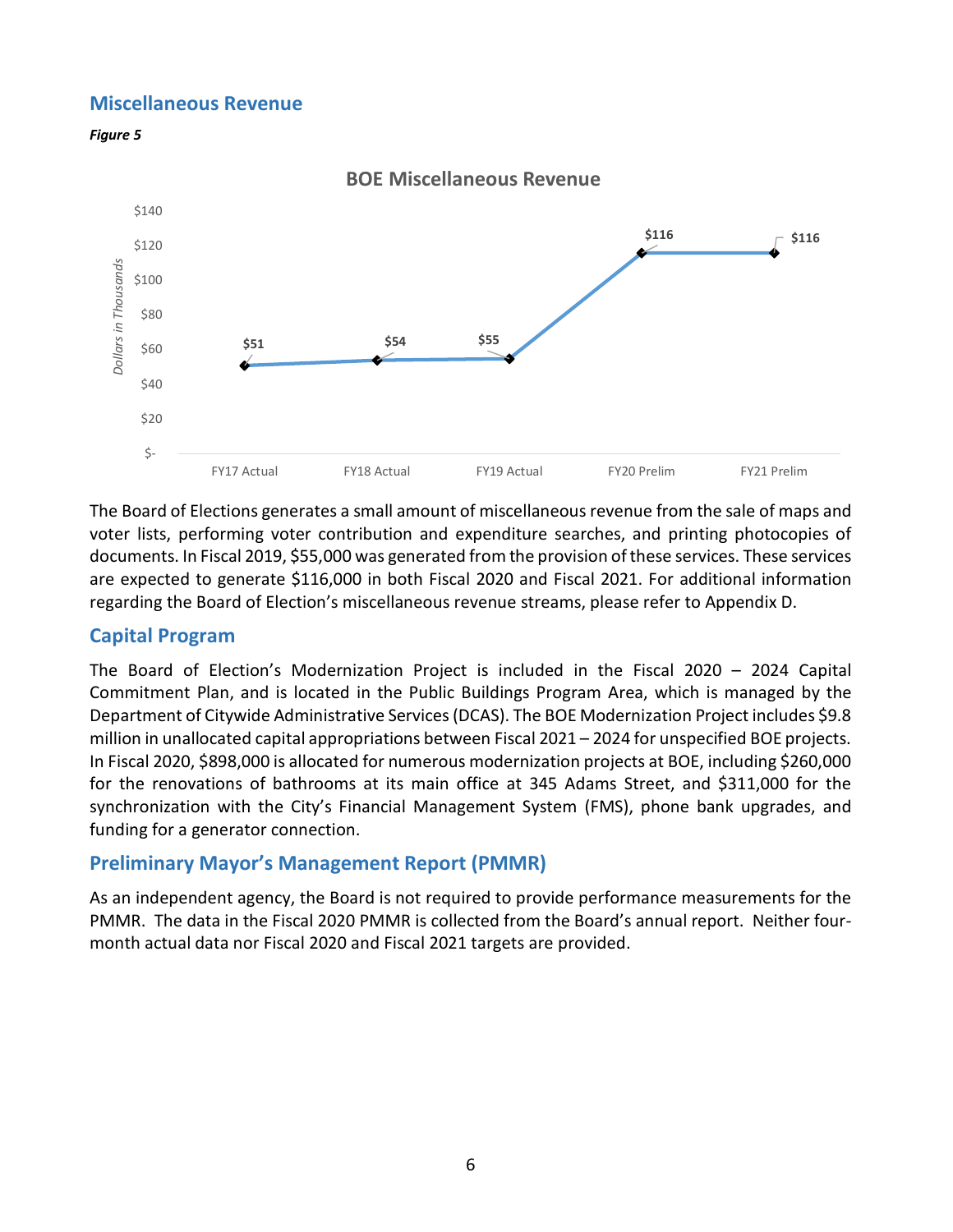

Figure 6 above highlights BOE poll worker performance data from the Fiscal 2020 PMMR. In recent years, the BOE has made it a priority to increase poll worker participation in NYC elections, as well as improve their performance. The BOE has long argued that doing so has been difficult due to low poll worker salaries.<sup>[2](#page-8-2)</sup> However, this issue has been at least partially addressed, with Mayor de Blasio signing an Executive Order to increase poll workers' and poll worker coordinators' salaries by \$50, from \$200 to \$250 for poll workers and from \$300 to \$350 for poll worker coordinators that began in the 2018 November General Election. For additional information regarding the Board of Election's Fiscal 2020 PMMR indicators, please refer to Appendix E.

# <span id="page-8-0"></span>**New York State and Local Actions**

# <span id="page-8-1"></span>**New York State Election Proposals and Reforms**

In the New York State Fiscal 2021 Executive Budget, Governor Cuomo announced his intention to implement a number of election proposals and reforms that may have an impact on the electoral process in New York City.

1. **Automatic Manual Recounts.** The Governor will introduce legislation establishing statewide standards for when automatic ballot recounts are triggered and the process for how recounts are handled. Automatic manual recounts for statewide elections will be held if the margin of victory is 0.2 percent of all votes cast, while automatic recounts for all other elections will be held when the margin of victory is 0.5 percent of all votes cast. Although the NYC Board of

<span id="page-8-2"></span><sup>&</sup>lt;sup>2</sup> Since 2001, poll workers have been paid \$200 per day, while poll worker coordinators have been paid \$300 per day. Raising poll worker salaries can only be dine through a Mayoral Executive Order or through the NY State Legislature.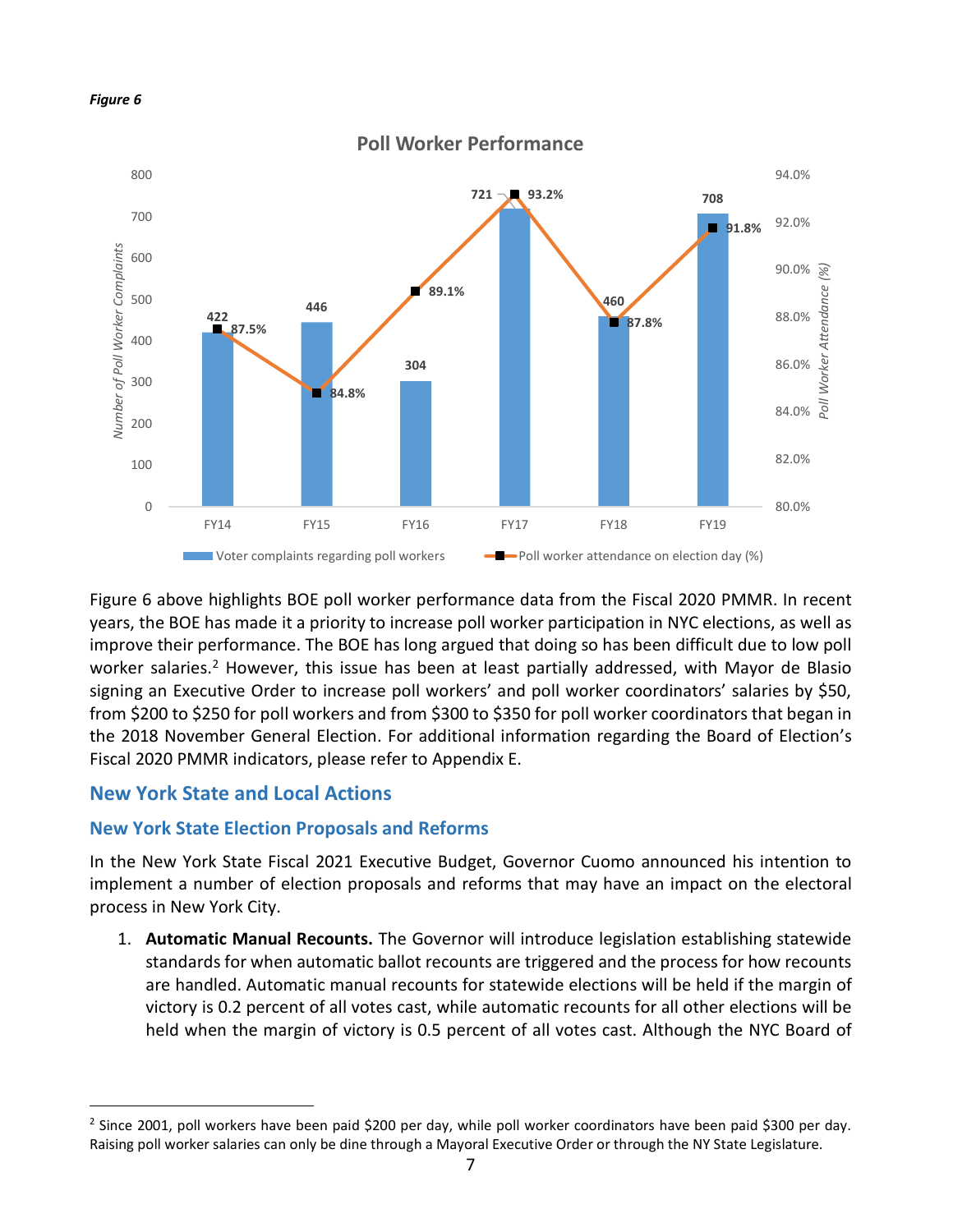Elections has its own framework for determining close elections and triggering manual recounts, the NYC BOE would abide by the new requirements in the Governors legislation.

- 2. **Implementing a System of Automatic Voter Registration.** The NY State Fiscal 2021 Executive Budget includes \$16 million in Fiscal 2021 and \$7.7 million in Fiscal 2022 in capital funds to establish an online voter registration system, which would be made available online on the State Board of Elections website.
- 3. **Election Security Rapid Response Team.** The Governor will direct the creation of a cybersecurity task force, consisting of staff from multiple state agencies to support cyber security work ahead of the 2020 elections. The Governor will direct relevant state agencies to work with the State Board of Elections to establish in advance of the 2020 elections a comprehensive plan that is ready to be executed immediately if a cyber-attack should jeopardize the timely and accurate counting and reporting of all eligible ballots.
- 4. **Ranked Choice Voting.** Although not included in the State's Fiscal 2021 Executive Budget, NYC voters voted in favor of the introduction of ranked choice voting, as per the ballot's approval in the 2019 General Election. Ranked choice voting will give voters the choice of ranking up to five candidates in primary and special elections for Mayor, Public Advocate, Comptroller, Borough President and City Council beginning in January 2021. In this scenario, a candidate who receives a majority of first-choice votes would win, and if there is no majority winner, the last place candidate would be eliminated and any voter who had that candidate as their top choice would have their vote transferred to their next choice. This process would repeat until only two candidates remain, and the candidate with the most votes would be the winner. This proposal would eliminate the separate run-off primary elections for Mayor, Public Advocate, and Comptroller.

### <span id="page-9-0"></span>**Language Assistance Program**

The BOE currently offers interpretation services in Spanish, Chinese (Cantonese and Mandarin), Korean, Bengali, Punjabi, and Hindi in neighborhoods with large numbers of speakers in those languages. However, interpretation services in some of the City's most commonly spoken languages, including Russian, Haitian-Creole, Yiddish, Polish, and Italian are not offered.

Due to the Mayor's Charter Commission Ballot Proposal 2 having been passed in the 2018 November General Election, the City created the Civic Engagement Commission (CEC) to provide poll site interpretation services for elections in the City. Per the City's Charter, the CEC would develop a language access program at poll sites in consultation with the Mayor's Office of Immigrant Affairs (MOIA) and the Department of City Planning (DCP). To the extent applicable, the Commission would consult and coordinate with the Board of Elections in the development and implementation of the program established.

In Fiscal 2019, pursuant to an agreement with the City Council, MOIA launched a supplementary program to provide poll-site interpretation services in languages not covered by the BOE. According to the Fiscal 2020 Adopted Budget, \$640,000 was allocated for the CEC to provide funding for interpretation services for all elections held in Fiscal 2020, which includes the November 2019 General Election and the April 2020 Presidential Primaries.

During the November 2019 General Election, MOIA utilized a translation and interpreter services company, named "Thebigword", which screened and hired interpreters that were used during the General Election. According to MOIA, over 200 interpreters were used at over 100 sites, offering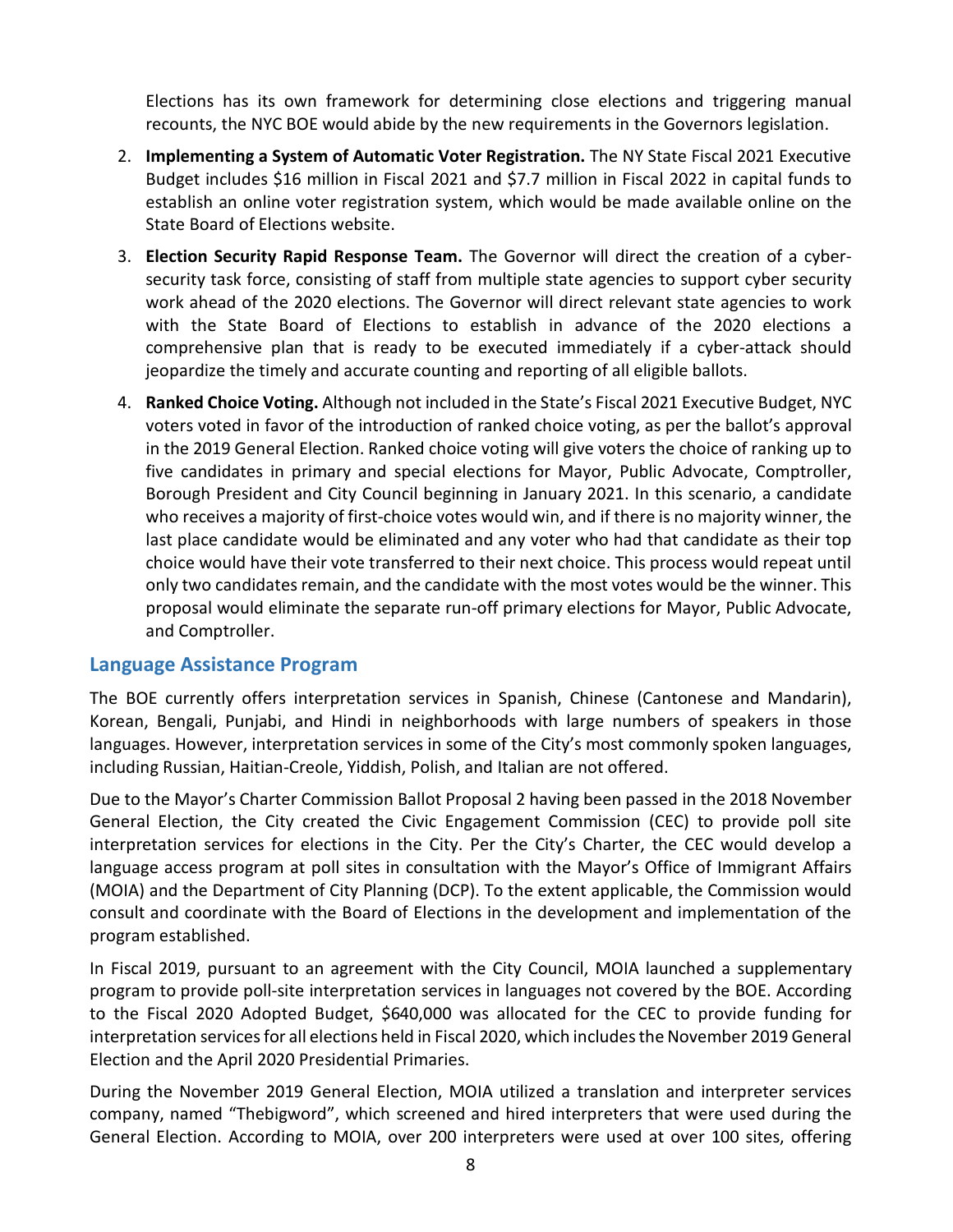translation services at 85 poll sites in Brooklyn, 14 in Queens, and one in Staten Island. Furthermore, MOIA stated that it spent approximately \$585,200 to provide interpretation services at these poll sites during the November 2019 General Election. Additionally, MOIA stated that it did not use interpretation services during the Early Voting period, as it was analyzing information during the early voting period to determine the best days to provide these services at poll sites for future elections.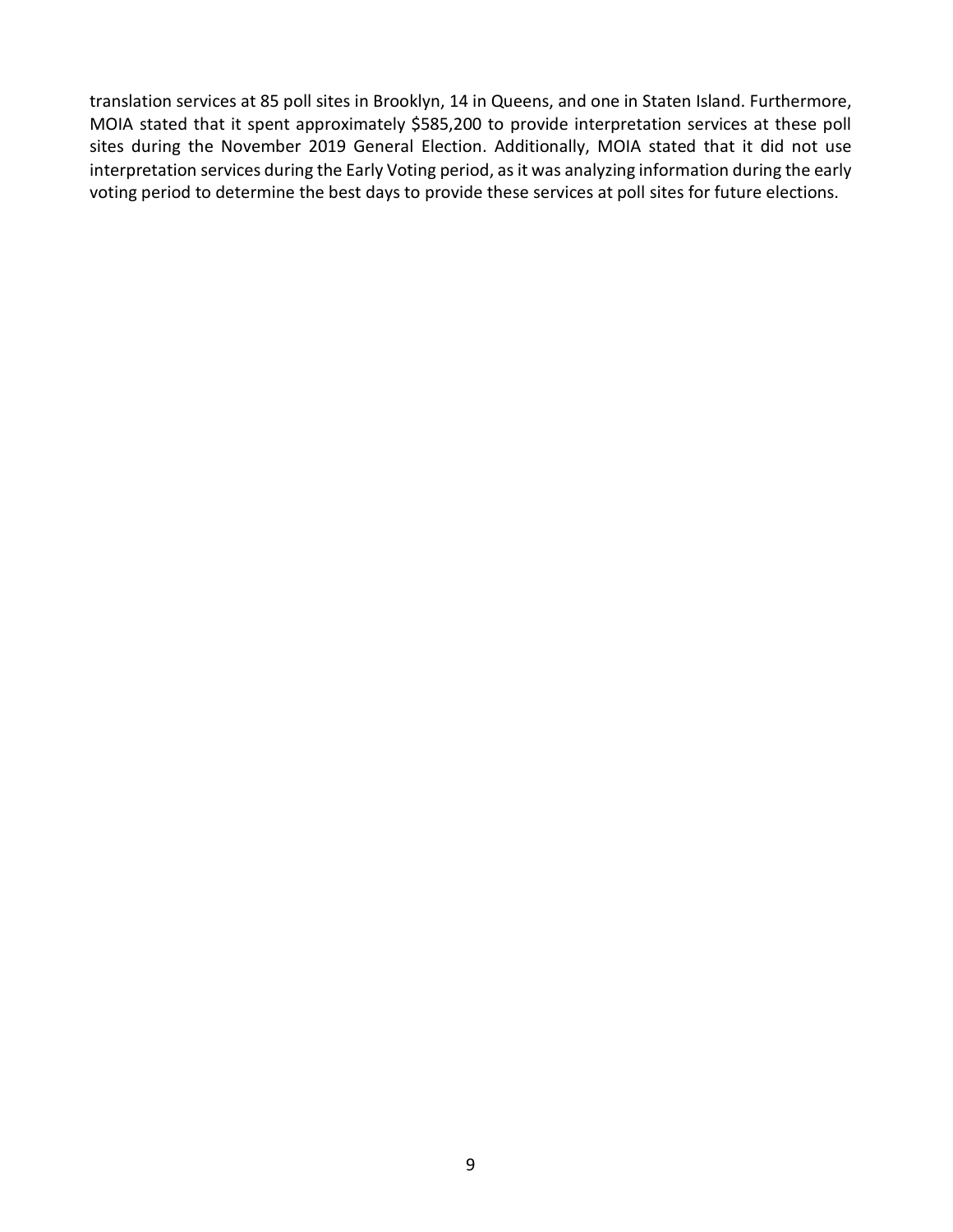# <span id="page-11-0"></span>**Appendices**

# <span id="page-11-1"></span>**A: Budget Actions in the November and the Preliminary Plans**

| Dollars in Thousands           |           | <b>FY20</b>              |              | <b>FY21</b> |                          |              |  |  |  |
|--------------------------------|-----------|--------------------------|--------------|-------------|--------------------------|--------------|--|--|--|
|                                | City      | <b>Non-City</b>          | <b>Total</b> | City        | <b>Non-City</b>          | <b>Total</b> |  |  |  |
| <b>BOE Budget as of the</b>    | \$246,029 | \$0                      | \$246,029    | \$130,895   | \$0                      | \$130,895    |  |  |  |
| <b>Adopted FY20 Budget</b>     |           |                          |              |             |                          |              |  |  |  |
| <b>New Needs</b>               |           | $\overline{\phantom{0}}$ |              |             | $\overline{\phantom{0}}$ |              |  |  |  |
| <b>Other Adjustments</b>       |           |                          |              |             |                          |              |  |  |  |
| <b>State Voting Equipment</b>  |           | 5,068                    | 5,068        | 0           | 0                        | $\Omega$     |  |  |  |
| Grant                          |           |                          |              |             |                          |              |  |  |  |
| <b>FY20 Early Vote</b>         | 0         | 3,436                    | \$3,436      | 0           | 0                        |              |  |  |  |
| Subtotal, Other                | \$0       | \$8,504                  | \$8,504      | \$0         | \$0                      | 0            |  |  |  |
| Adjustments                    |           |                          |              |             |                          |              |  |  |  |
| <b>TOTAL, All Changes</b>      | \$0       | \$8,504                  | \$8,504      | \$0         | \$0                      | \$0          |  |  |  |
| <b>BOE Budget as of the</b>    | \$246,029 | \$8,504                  | \$254,533    | \$130,895   | \$0                      | \$130,895    |  |  |  |
| <b>Preliminary FY21 Budget</b> |           |                          |              |             |                          |              |  |  |  |

### <span id="page-11-2"></span>**B: BOE Headcount**

|                             | <b>Actual - Year End</b> |             |             |             |             | <b>Budgeted - FY21 Prelim</b> |             |             |             |             |             |
|-----------------------------|--------------------------|-------------|-------------|-------------|-------------|-------------------------------|-------------|-------------|-------------|-------------|-------------|
|                             | <b>FY14</b>              | <b>FY15</b> | <b>FY16</b> | <b>FY17</b> | <b>FY18</b> | <b>FY19</b>                   | <b>FY20</b> | <b>FY21</b> | <b>FY22</b> | <b>FY23</b> | <b>FY24</b> |
| <b>Full-Time</b>            | 367                      | 367         | 469         | 512         | 537         | 544                           | 517         | 517         | 517         | 517         | 517         |
| <b>Full-Time Equivalent</b> | 257                      | 271         | 283         | 194         | 195         | 240                           | 562         | 562         | 562         | 562         | 562         |
| <b>Total</b>                | 624                      | 638         | 752         | 706         | 732         | 784                           | 1.079       | 1.079       | 1.079       | 1.079       | 1,079       |

# <span id="page-11-3"></span>**D: BOE Miscellaneous Revenue**

| Board of Elections Miscellaneous Revenue - Fiscal 2021 Preliminary Plan |                                      |         |      |       |      |  |  |  |  |  |
|-------------------------------------------------------------------------|--------------------------------------|---------|------|-------|------|--|--|--|--|--|
| <b>Miscellaneous</b><br><b>BOE</b><br>Revenue                           |                                      | Planned |      |       |      |  |  |  |  |  |
| Sources (\$ in Thousands)                                               | 2018<br>2019<br>2021<br>2017<br>2020 |         |      |       |      |  |  |  |  |  |
| Photocopies & Searches                                                  | \$27                                 | \$32    | \$35 | \$55  | \$55 |  |  |  |  |  |
| Sales of Maps & Voter Lists                                             | 24                                   | 22      | 20   | 60    | 60   |  |  |  |  |  |
| <b>Minor Sales</b>                                                      | $\overline{\phantom{0}}$             |         | -    |       |      |  |  |  |  |  |
| <b>Total</b>                                                            | \$51                                 | \$54    | \$55 | \$116 | S116 |  |  |  |  |  |